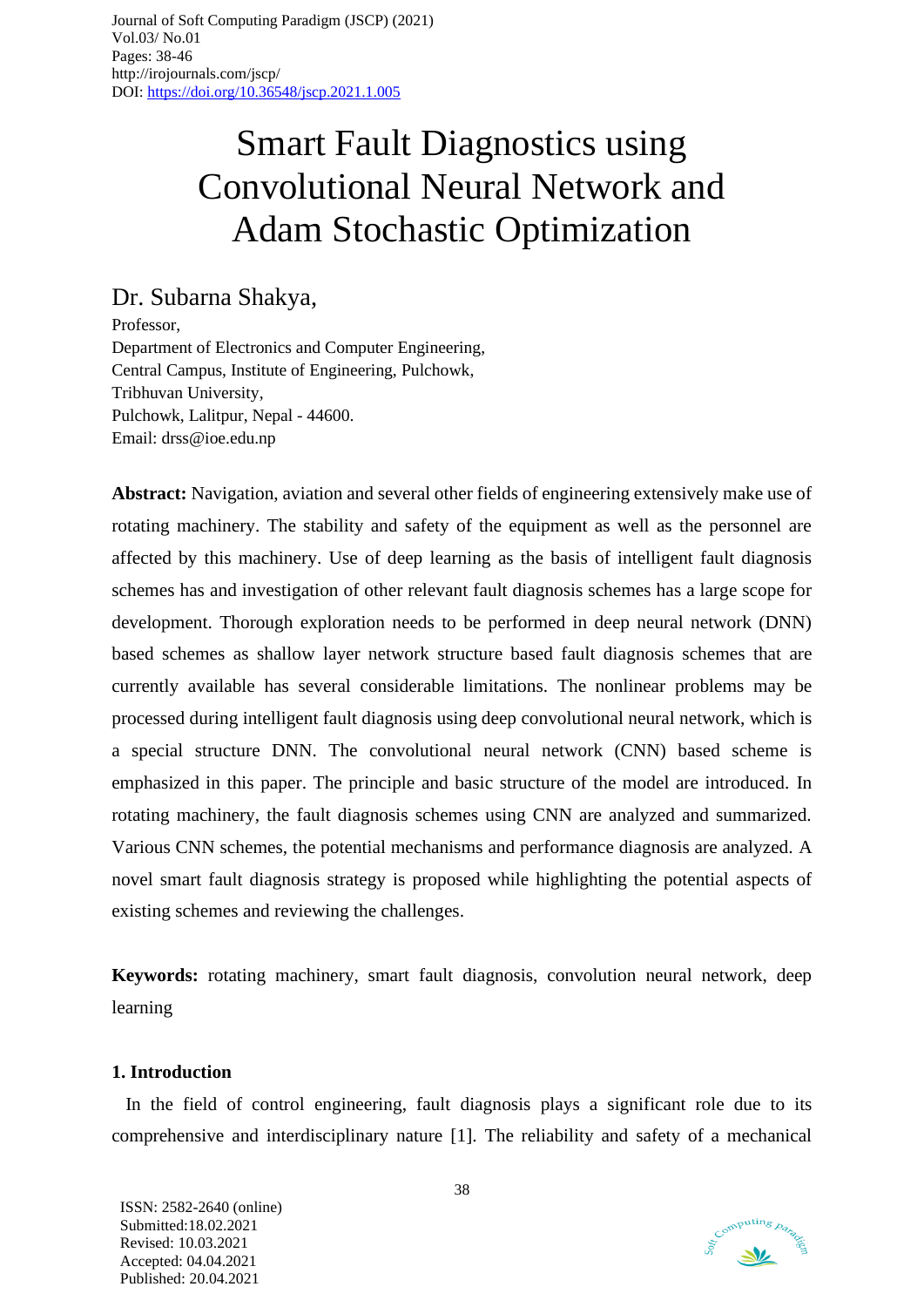equipment may be guaranteed by necessary preconditioning with fault diagnosis. The railway, ship building, nuclear power and aerospace domains are largely dependent on rotating machinery [2]. Frequent faults in the equipment due to the influence of non-linear factors and complexity of the system may lead to catastrophic safety accidents, loss in economy, influence the production or damage the equipment itself. The complication of failure and uncertainty during condition monitoring leads to great challenge in conducting fault diagnosis [3]. This makes fault diagnosis strategies vital for ensuring optimal operation of rotary machinery.

The traditional fault diagnosis schemes and their practical applications are studied widely by several researchers [4]. The rotating machinery and their non stationary signals are investigated using synchro extracting strategy integrated with polynomial chirplet transform technique. Local non-negative matrix factorization, in combination with optimized intrinsic characteristic scale decomposition is used for analyzing bearing fault while addressing the underdetermined blind source separation issue [5]. The hydraulic pump based faults are investigated and the fault characteristics of hydraulic systems are analyzed using improved empirical wavelet transform based feature extraction [6]. Frequency and amplitude demodulation evaluation is integrated with local mean decomposition for diagnosis of faults in planetary gearboxes. Gear tooth fault detection is performed using mapping and windowing techniques. There are several practical limitations in these traditional diagnostic schemes due to their high level of dependency on people and their experience [7].

### **2. Related Works**

The engineering field has an irresistible trend towards smart systems. This has led to the development of smart fault diagnosis systems as well [8]. Traditional machine learning schemes are used for developing smart fault diagnosis based models by several researchers. Compound fault diagnosis is performed by combining the Empirical Mode Decomposition (EMD) based on non-Naïve Bayesian classier for developing a smart system. With changing severity levels and fault positions, the rolling element bearing and its fault features were analyzed by integrating nearest neighbor classier and symbolic aggregate approximation [9]. The robustness and reliability presented by this technique is found to be favorable in various applications. The faults in roller bearings are identified by achieving feature extraction through the integration of wavelet package transform and statistic filter along with moving peak-hold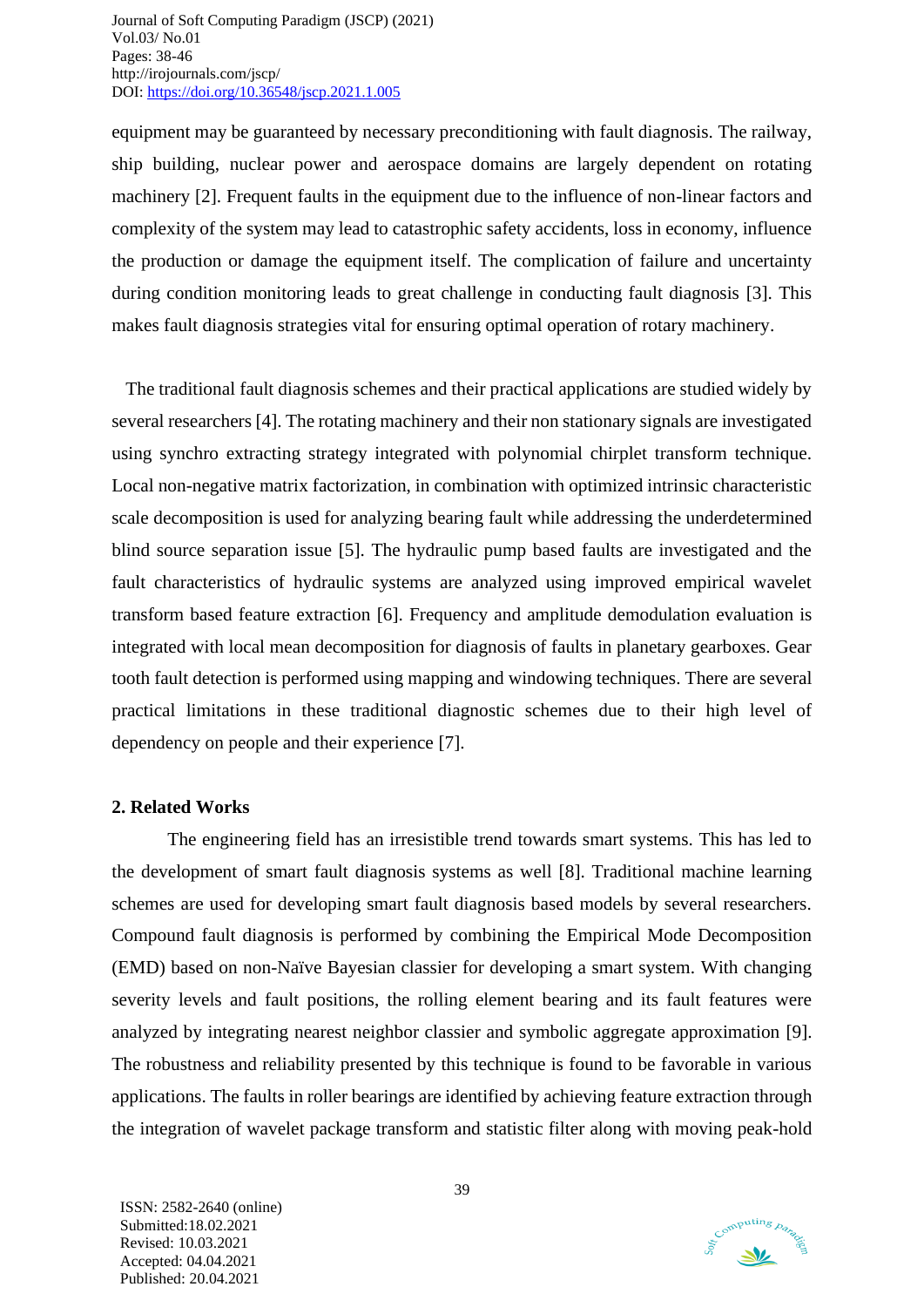strategy [7]. The wind turbines are investigated for gearbox faults with the help of Shannon wavelet support vector machine (SVM). SVM, ANN and random forest based smart fault diagnosis approaches are compared and analyzed for rotating machinery. Fault diagnosis is performed by employing sparse representation based on SVM [10]. The rotary machinery fault may also be diagnosed by combining SVM along with optimized quantum genetic algorithm. Improved SVM technique is examined to address multiple failure issues. Loss of essential data and external interference may influence the diagnostic characteristics by the smart fault diagnosis schemes in comparison to the traditional techniques despite their ability to overcome certain complex nonlinear problems [11].

Complex classification issues may be addressed in a superior manner with more abstract representations and effective feature distinguishing due to the automatic learning ability of deep neural network (DNN) that helps it to overcome the drawbacks of shallow neural network [12]. This has caused several researchers to be intrigued in the field of machinery and DNN based fault diagnostic techniques. In order to monitor the mechanical conditions, deep belief network (DBN) is employed. Feature learning may be performed for diagnosis of bearing faults by combining Gaussian visible units with convolutional DBN [13]. The drawbacks in the conventional stacked autoencoder (SAE) may be overcome for gearbox and bearing fault diagnosis with enhanced DNN with batch normalization. Fault diagnosis is performed on rolling bearing using transfer learning and sparse stacked denoising autoencoder (SDAE) based technique to overcome the shortage of running data under various settings. The effectiveness of training is further enhanced by integrating pruning method with the SDAE model. Fine tuning operation is performed on diagnosis of gearbox faults with negative correlation learning and selective SDAE [14]. Distinguishing fault features are obtained by combining weighted wavelet coefficients with deep residual network for planetary gearbox fault diagnosis. Spatial subsampling, weight sharing and local connection are some of the special characteristics of convolution neural network (CNN) that contributes to the benefits in smart fault diagnosis when compared to the DNN based techniques [15].

#### **3. Proposed Work**

A CNN based smart fault diagnostic technique with progressive strategy is presented in this paper for fault diagnosis in machinery. In machinery applications, high diagnostic

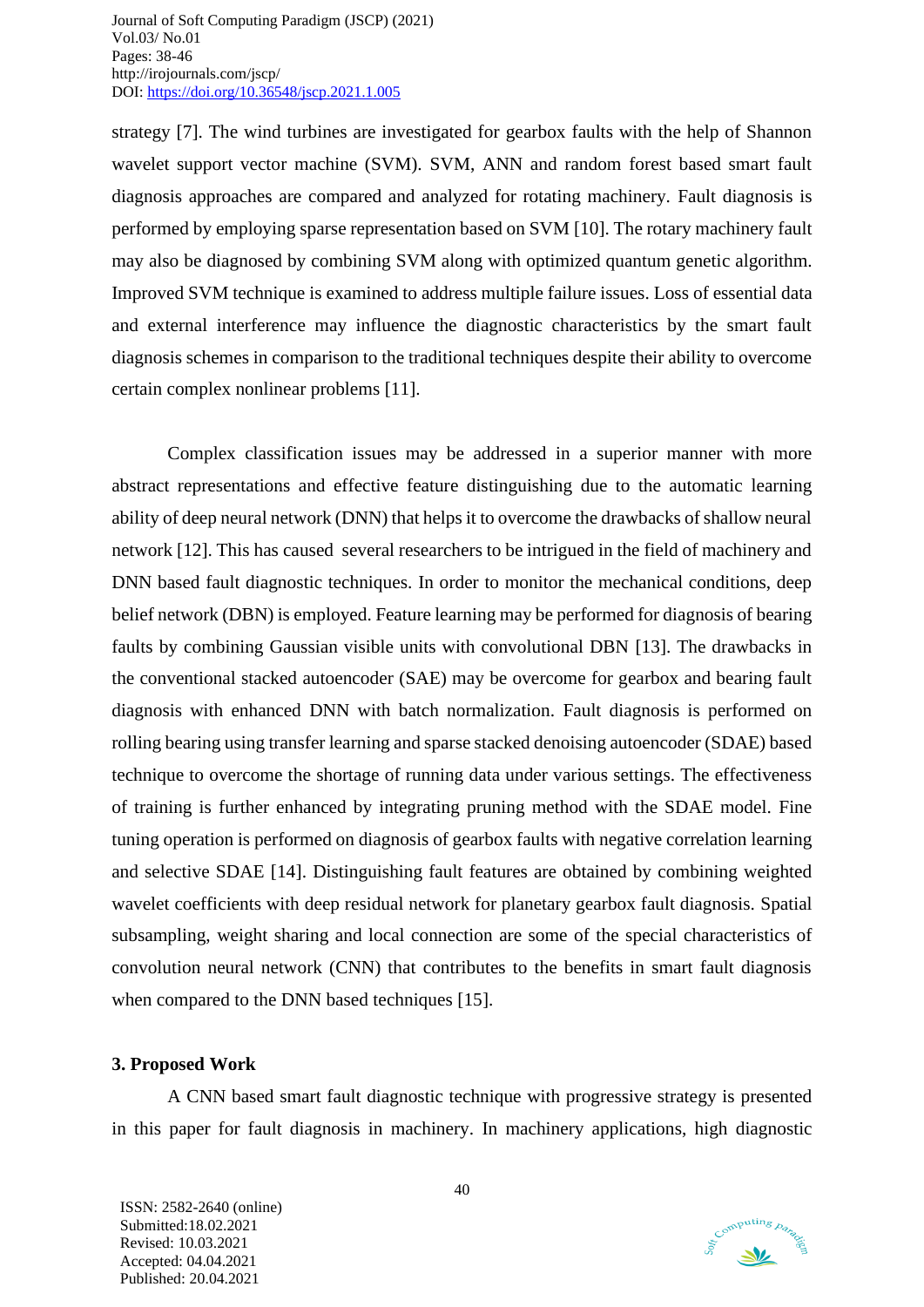performance and positive classification effect are achieved using CNN based diagnostic techniques as exhibited in several researches. Pump, gearbox, gear and other bearings are used extensively in rotary machinery. This analysis is beneficial to their function on a large scale. The vibration data acquired form these machinery varies due to the ambient noise caused by the variation in working loads despite the numerous types of rotating machinery. The results of prediction during final detection are affected at various degrees. Practical and academic researches on fault diagnosis have pointed out this challenge.



**Fig. 1.** Proposed modified CNN framework for smart fault diagnosis

Figure 1 provides the proposed modified CNN framework for smart fault diagnosis in rotary parts of machinery. Automatic feature learning is performed using CNN due to its special characteristics and structure. Complex preprocessing stages and expert experience dependence negatively impacts the smart diagnostic schemes based on CNN. The performance of classification and promotion of various techniques are addressed by varying the CNN design. One and two dimensional (1D and 2D) CNN are used commonly in smart fault diagnosis of machinery using spectral images based on the raw vibration signals. Based on CNN, discussion and analysis of each rotating machinery is performed. Based on the classification discrimination and diagnostic accuracy, smart fault diagnosis techniques are evaluated for the potential mechanisms in enhancement of diagnosis.

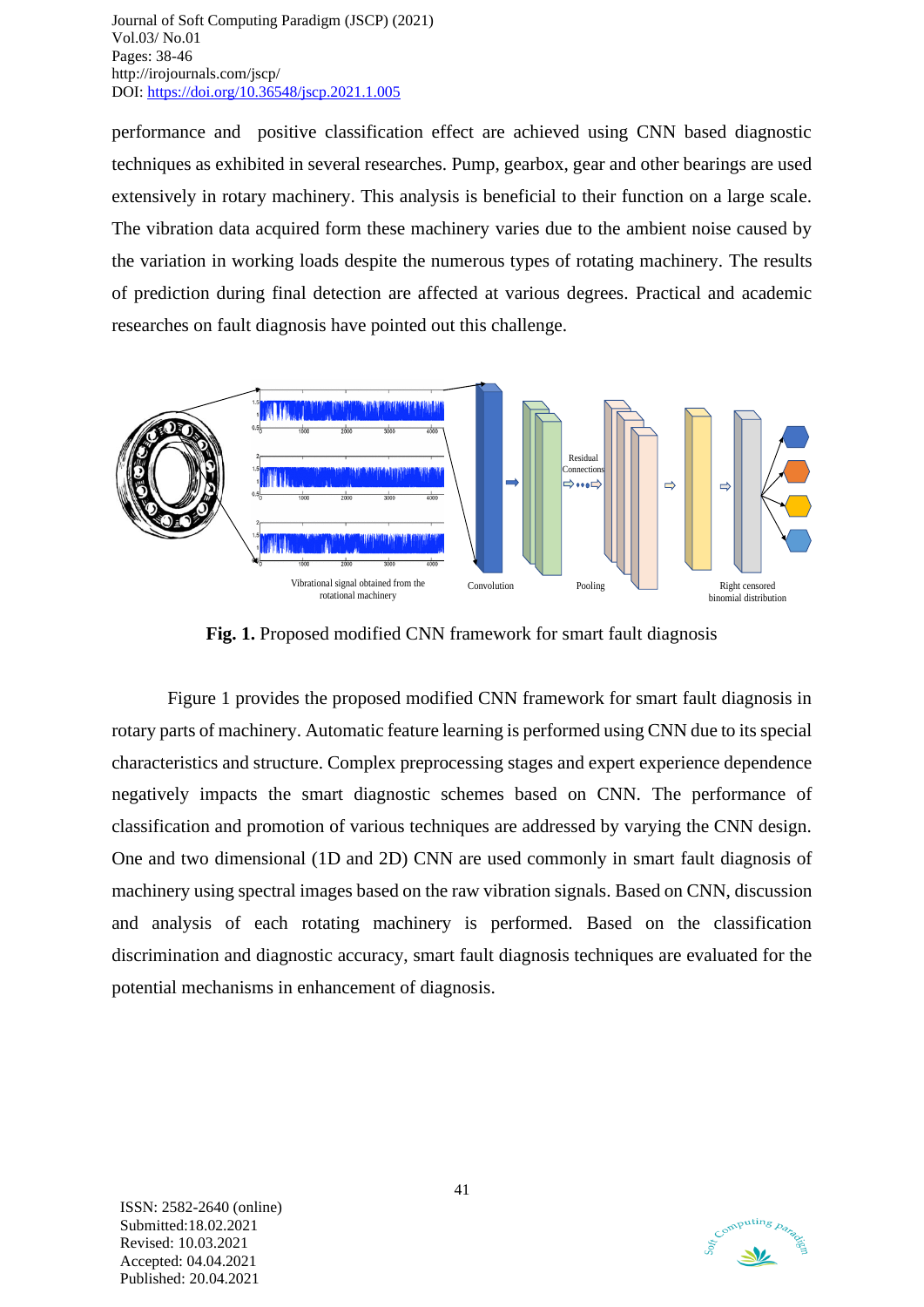

#### **4. Results and Discussion**

**Fig. 2.** Comparison of the proposed scheme with existing models

When compared to the existing schemes like SVM, DNN, WDCNN, AlexNet, CapsNet, CaffeNet and LSTM, the proposed CNN based smart fault diagnosis technique offers improved accuracy for fault diagnosis in rotary machinery. Figure 2 represents the comparison of accuracy of the aforementioned techniques. In machinery based applications, improved diagnostic performance and classification effect is observed using CNN based diagnostic schemes. Pump, gearbox, gear and bearing in rotary machinery are analyzed in an extensive manner by applying these diagnostic schemes to evaluate their performance. The acquired vibration data is affected due to the ambient noise and interference caused by the changing working loads irrespective of the type of rotating machinery. The prediction and detection outputs are influenced at multiple degrees. In practical and academic research related to fault diagnosis, this challenge is evident.

Automatic feature learning is a powerful ability presented by CNN due to its exclusive characteristics and structure. The complex preprocessing steps and expert experience dependency are reduced largely by smart diagnostic schemes using CNN. The classification performance of these schemes and their promotion is performed by addressing multiple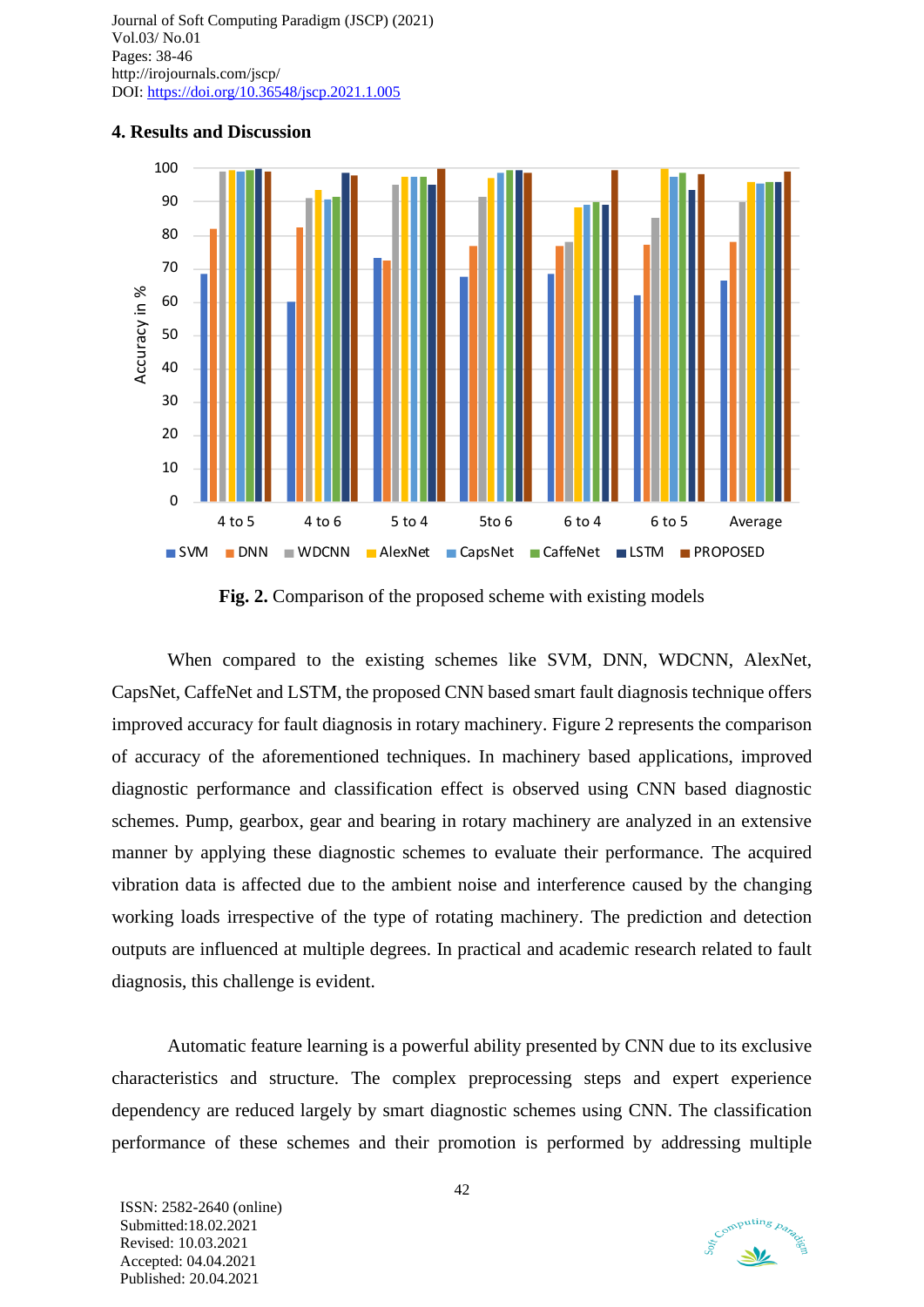problems using altered CNN designs. 1D and 2D CNN structures are used in smart fault diagnosis in rotary machines using spectral images and raw vibration signals. The 1D and 2D CNN is used as the basis for analysis of various rotating machinery. Further, classification discrimination and diagnostic accuracy perspectives are used for analysis of smart fault diagnostic schemes and the potential mechanisms are enhanced diagnostically if required.

Complete data preprocessing is performed using cyclic spectral coherence considering the bearing faults developed caused by potential repeated effects. The recognition capability is enhanced in a distinct manner based on LeNet-5 integrated in the CNN based diagnostic model. The ability of generalization is promoted to overcome the effects of imbalanced data distribution using group normalization technique. The diagnostic accuracy of 99% is achieved using this approach which is remarkable when compared to the other technique. Under certain varying working conditions, over 99% accuracy has also been achieved. Figure 3 provides the visualization of various features obtained at the convolution layer of the proposed model.



**Fig. 3.** Visualization of various features at convolution layer

The bearing fault diagnosis scheme using CNN is an end-to-end model where performance reduction caused by the environmental noise based interference and changing work load is addressed in a significant manner. This work highlights the special training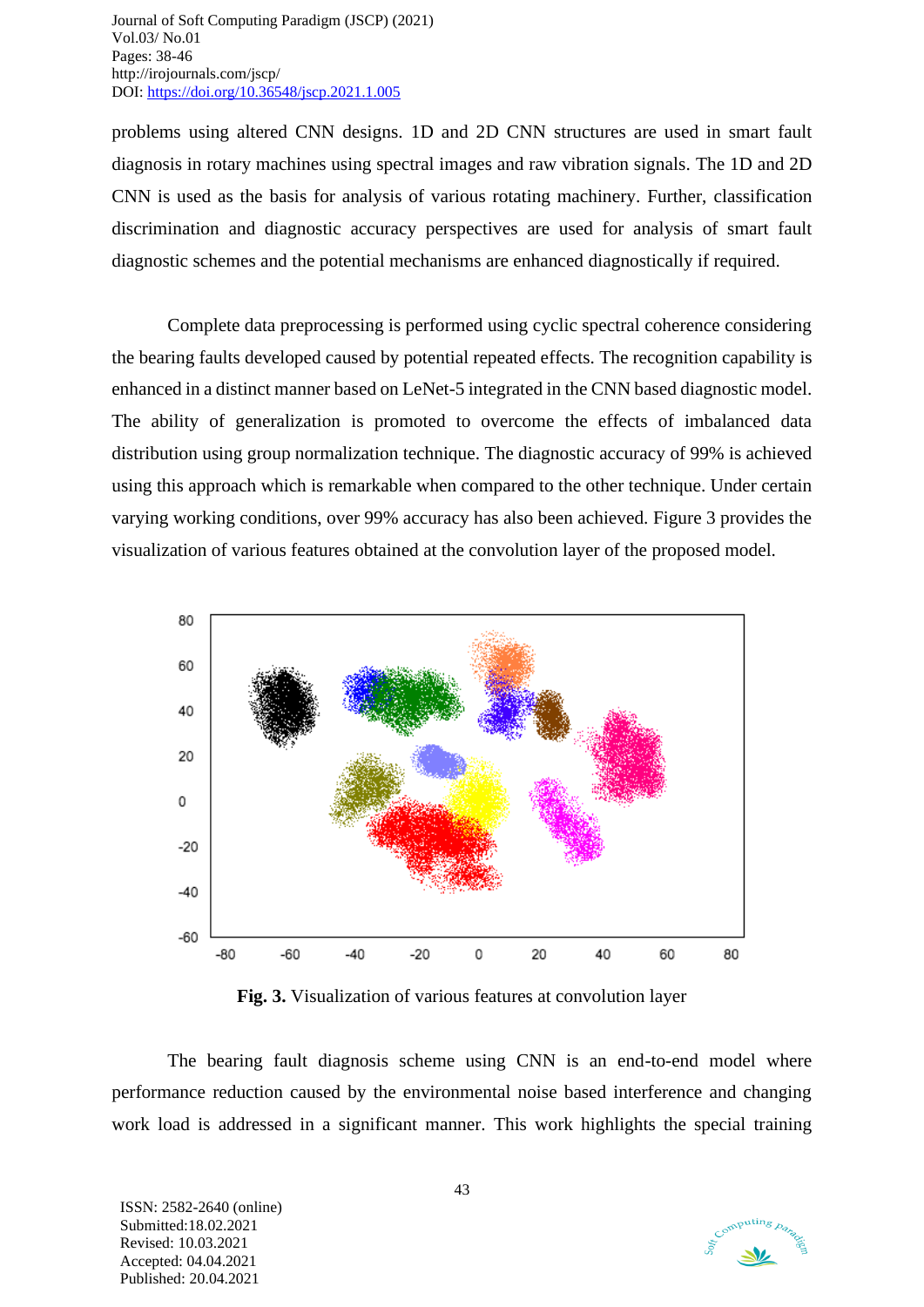technique used for the performance improvement. Complex preprocessing is overcome by employing the framework with small batch training and dropout schemes. The loss function is minimized eliminating the regularization term by training the model using Adam Stochastic optimization algorithm. Over 99.5% classification accuracy is obtained with an SNR of 8. The features extracted from each CNN layer are evaluated to investigate the potential mechanism while visualizing and understanding the effect of classification. Minimum entropy deconvolution is used for constructing a novel CNN technique for exploring axial piston pump based unknown failure mechanism. The classification performance and feature learning stability is enhanced by preprocessing the raw signals in this technique. This model also demonstrates improved classification accuracy when compared to other techniques. Figure 4 represents the simulation verification and 3D representation of feature learning process. These results show that the proposed technique is advantageous over other diagnostic schemes discussed in this paper.



**Fig. 4.** Simulation verification and 3D representation of feature learning process

## **5. Conclusion**

Modern DNN based techniques and traditional shallow network schemes are used for smart fault diagnosis. Mechanical big data may be handled in an efficient manner with the help of the powerful deep learning technology due to its potency in processing big data. The feature

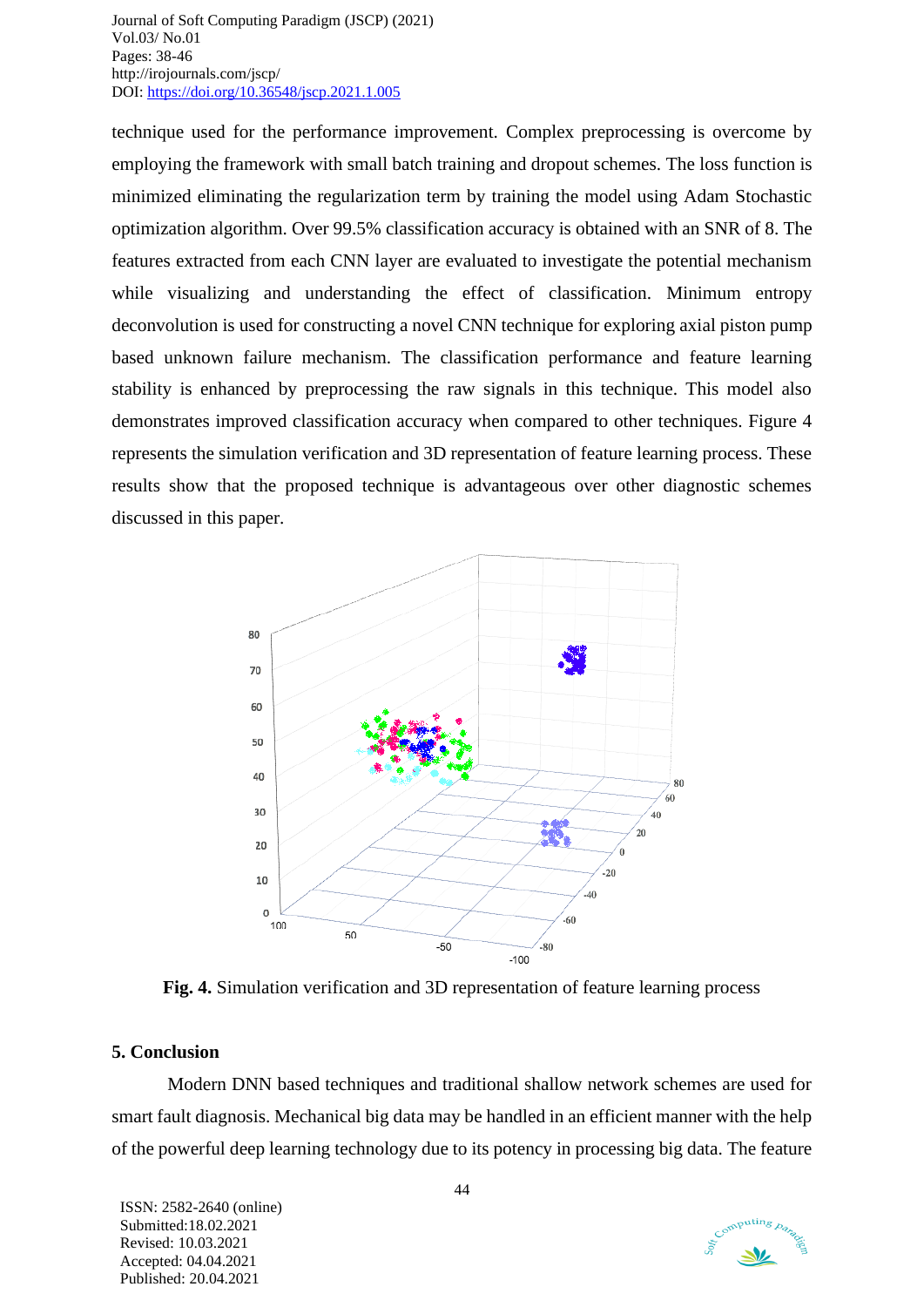extraction and potential automatic learning features of DNN based technologies perform excellent fault classification. Pump, gear and gearbox, bearing as well as rotary machinery and the use of CNN-based schemes in them are surveyed primarily. The recent relative researches and their classification effects are analyzed and contrasted with other existing schemes. Several desirable achievements have been made by several researchers in this domain. However, thorough research and thinking are required to overcome more challenging issues.

Incomplete feature extraction may be caused by improper classification performance. Extracted feature representation may be limited due to the vulnerability of essential information. As single fault processing is addressed by several schemes, it is essential to explore the ability to generalize these techniques. Another prominent drawback of CNN-based schemes is that, it is unclear regarding the suitable scheme for overcoming complexed compound fault. Several approaches are fused together and new techniques are developed for overcoming these drawbacks. Generalization of these mechanisms are challenging and enhancement of intrinsic mechanisms are unclear. Comparison of the fusion technique with the traditional schemes is performed. Future work is focused on building a prospective strategy to overcome more composite faults in machinery using CNN based fault diagnosis schemes.

#### **References**

- [1] Ou, M., Wei, H., Zhang, Y., & Tan, J. (2019). A dynamic adam based deep neural network for fault diagnosis of oil-immersed power transformers. Energies, 12(6), 995.
- [2] Hoang, D. T., & Kang, H. J. (2019). Rolling element bearing fault diagnosis using convolutional neural network and vibration image. Cognitive Systems Research, 53, 42- 50.
- [3] Lu, X., Lin, P., Cheng, S., Lin, Y., Chen, Z., Wu, L., & Zheng, Q. (2019). Fault diagnosis for photovoltaic array based on convolutional neural network and electrical time series graph. Energy Conversion and Management, 196, 950-965.
- [4] Janeera, D. A., Amudhavalli, P., Sherubha, P., Sasirekha, S. P., Raj, P. A. C., & Sitharthan, R. (2020, September). Visualization and Classification of Diseases using Deep Learning Based Convolution Neural Network. In IOP Conference Series: Materials Science and Engineering (Vol. 937, No. 1, p. 012053). IOP Publishing.